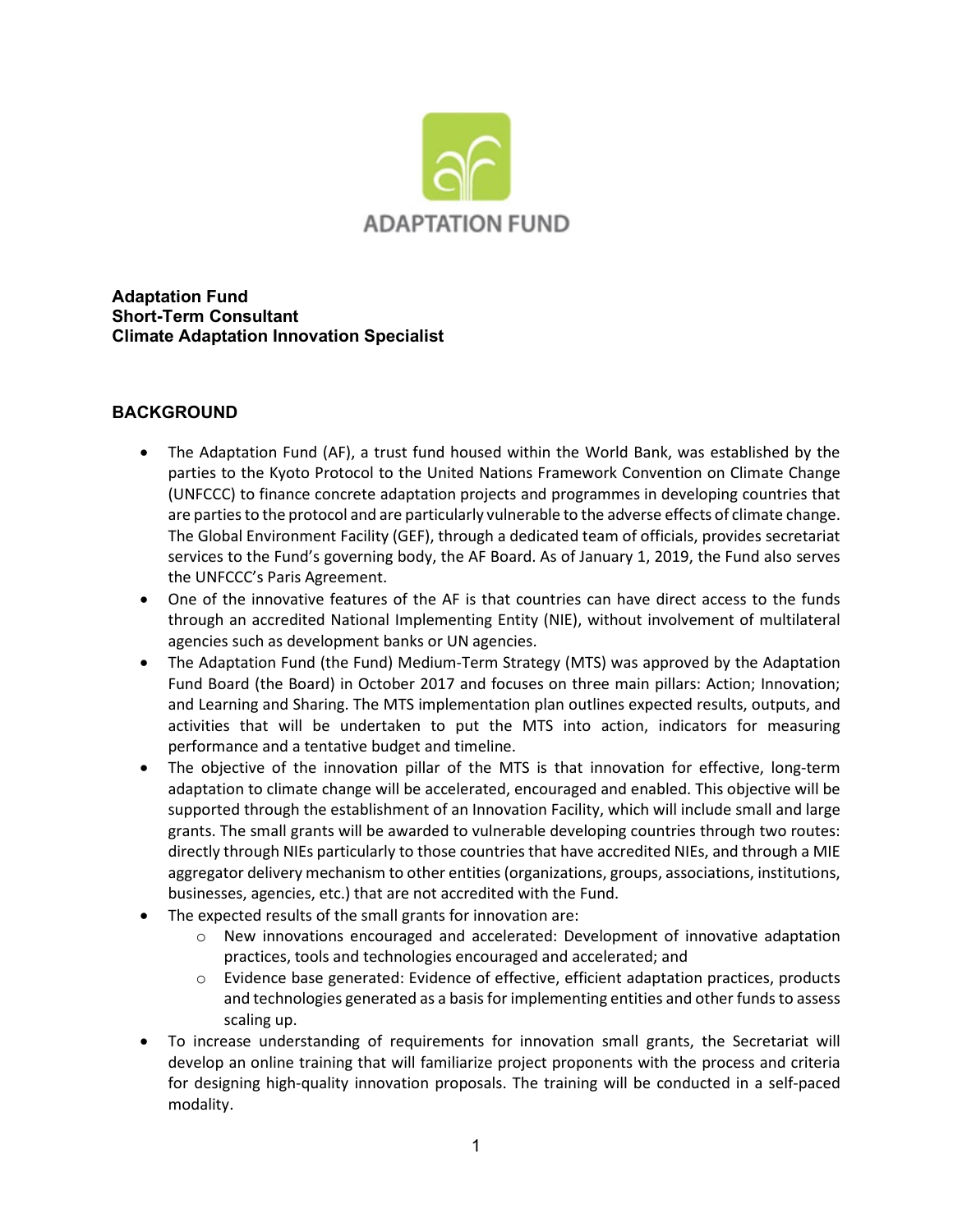- The intended audience for the training are NIEs accredited with the Fund, designated authorities/focal points and other government officials, as well as interested private sector and other relevant stakeholders. The course will feature a primer in innovation using various learning methods, exercises and case studies.
- The AF is recruiting a Short-Term Consultant a Climate Adaptation Innovation Specialist to provide support in preparing the content of the training. The expert will report to the Senior Climate Change Specialist.

## **SCOPE OF WORK**

Before embarking on developing the training, the consultant is expected to liaise closely with the projects team of the AF to gain an understanding of for the current state of the small grant innovation portfolio as well as to define the output that would optimally match the needs of the potential project proponents. The successful candidates will be expected to carry out the following duties and responsibilities:

### *Role of the Consultant*

- Stocktaking of existing materials developed by the Fund, including policies and guidelines, project proposal materials, and relevant Board documents and decisions as a basis for the training;
- Prepare training materials for how to apply AF requirements and criteria to develop high-quality innovation proposals. The training will aim to: i) introduce innovation, particularly in the context of climate-sensitive sectors; ii) clarify AF objectives and criteria for innovation small grants; iii) introduce the AF project cycle and approval process; iii) provide an overview of AF innovation proposal preparation documents and templates; iv) feature case studies and examples where innovation has been addressed successfully in the AF portfolio and the wider climate change adaptation community; v) highlight some of the challenges and opportunities related to designing high-quality innovation project proposals; and vi) help direct the audience to further resources;
- The training materials will draw on guidance from the AF projects team and the knowledge management officer, as well as experiences from existing projects developed by accredited national implementing entities. Case studies related to successful design and implementation may include concrete AF projects as well as other projects relevant for adaptation and innovation;
- The training materials will be developed covering examples related to adaptation challenges in the various sectors and thematic areas relevant to innovation under the AF, such as social innovation and innovative adaptation financing, advancement of gender equality and inclusion of youth, focus on communities, water and food security, urban adaptation, disaster risk reduction and nature-based solutions; and
- The training materials would be delivered in the form of i) slide presentation(s) with a written and recorded narration, and ii) a training manual.

# **SELECTION CRITERIA:**

### *Climate Adaptation Innovation Specialist*

- Master's degree in environmental science, natural resources management, environment policy, development or related disciplines;
- Minimum four years of relevant professional experience;
- Familiarity with the work of the Adaptation Fund, funding modalities, operations, procedures and the AF Mid-term Strategy (MTS) will be advantageous;
- Solid understanding of innovation in development, including in climate change projects as they relate to project design and implementation;